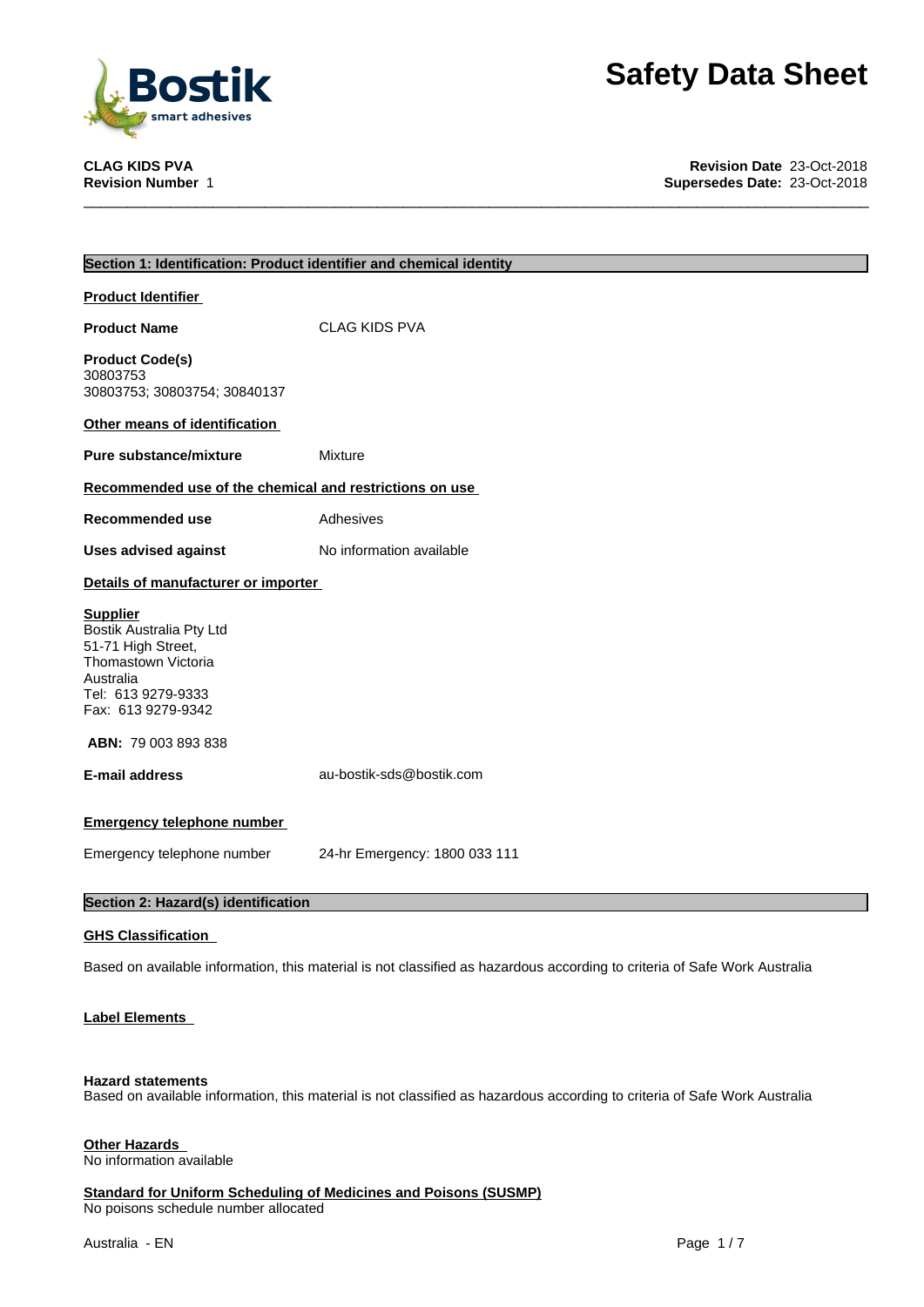## **Section 3: Composition and information on ingredients, in accordance with Schedule 8**

## **Substance**

Not applicable

## **Mixture**

| Chemical name                     | NO.                | $\Omega$<br>IWeiaht-% |
|-----------------------------------|--------------------|-----------------------|
| Non-hazar<br>inaredients<br>rdous | <b>Proprietary</b> | nnnc<br>.<br>Dalalice |

## **Section 4: First aid measures**

| <b>Emergency telephone number</b>                           | Poisons Information Center, Australia: 13 11 26<br>Poisons Information Center, New Zealand: 0800 764 766                |
|-------------------------------------------------------------|-------------------------------------------------------------------------------------------------------------------------|
| <b>FIRST AID</b>                                            |                                                                                                                         |
| <b>Inhalation</b>                                           | Remove to fresh air.                                                                                                    |
| Eye contact                                                 | Rinse thoroughly with plenty of water for at least 15 minutes, lifting lower and upper<br>eyelids. Consult a physician. |
| <b>Skin contact</b>                                         | Wash skin with soap and water.                                                                                          |
| <b>Ingestion</b>                                            | Do NOT induce vomiting. Get medical attention if symptoms occur.                                                        |
| Most important symptoms and effects, both acute and delayed |                                                                                                                         |
| <b>Symptoms</b>                                             | No information available.                                                                                               |
|                                                             | Indication of any immediate medical attention and special treatment needed                                              |
| Note to physicians                                          | Treat symptomatically.                                                                                                  |

## **Section 5: Firefighting measures**

| <b>Suitable Extinguishing Media</b>                                     |                                                                                                                                       |  |  |
|-------------------------------------------------------------------------|---------------------------------------------------------------------------------------------------------------------------------------|--|--|
| <b>Suitable Extinguishing Media</b>                                     | Carbon dioxide (CO2). Water spray or fog.                                                                                             |  |  |
| Unsuitable extinguishing media                                          | No information available.                                                                                                             |  |  |
| Special exposure hazards in a fire                                      |                                                                                                                                       |  |  |
| Specific hazards arising from the No information available.<br>chemical |                                                                                                                                       |  |  |
| <b>Protective equipment and precautions for firefighters</b>            |                                                                                                                                       |  |  |
| Special protective equipment for<br>fire-fighters                       | Firefighters should wear self-contained breathing apparatus and full firefighting turnout<br>gear. Use personal protection equipment. |  |  |
| Section 6: Accidental release measures                                  |                                                                                                                                       |  |  |
|                                                                         | <b>Personal precautions, protective equipment and emergency procedures</b>                                                            |  |  |
| <b>Personal precautions</b>                                             | Ensure adequate ventilation.                                                                                                          |  |  |
| For emergency responders                                                | Use personal protection recommended in Section 8.                                                                                     |  |  |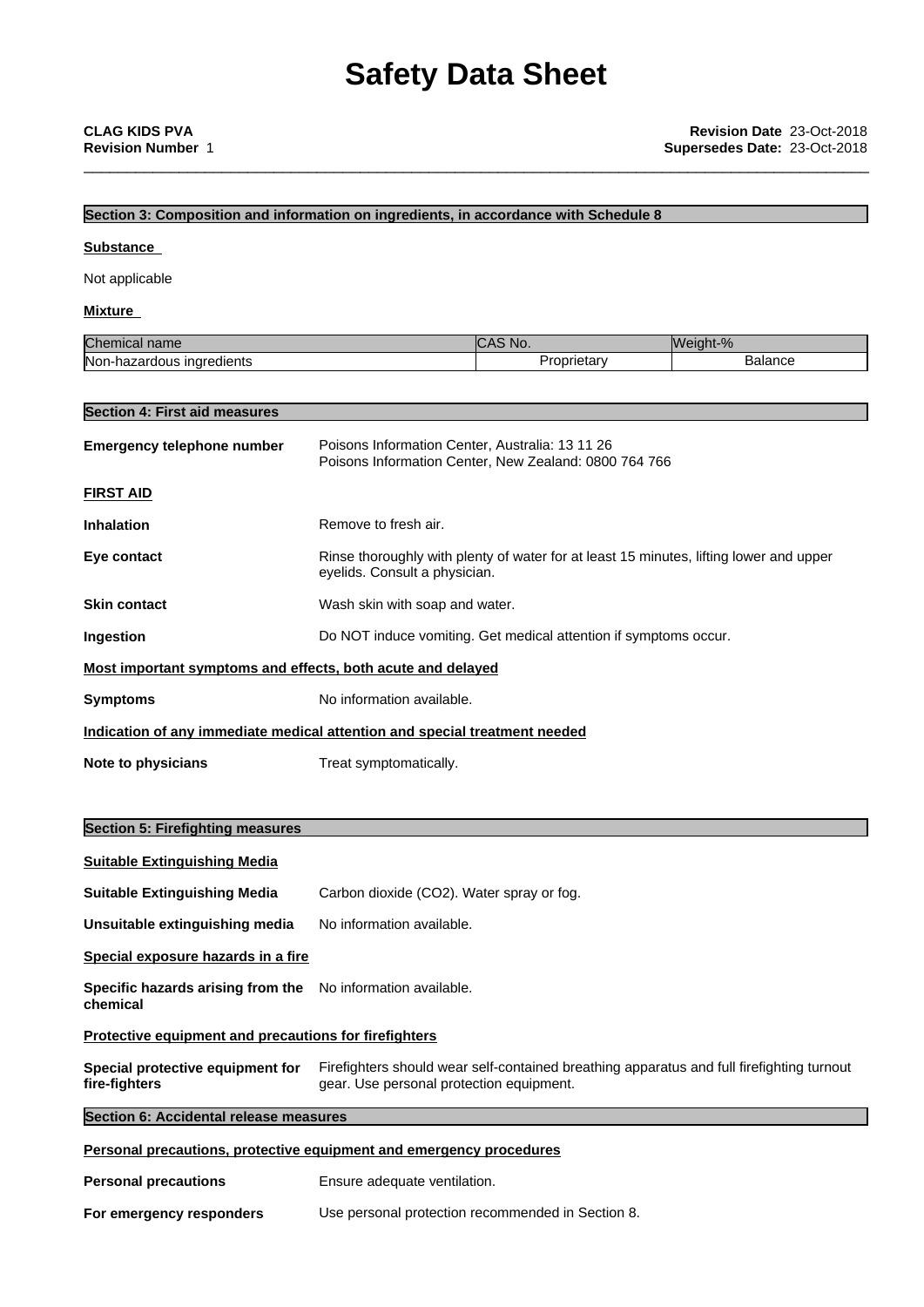| <b>CLAG KIDS PVA</b><br><b>Revision Number 1</b>                              | Revision Date 23-Oct-2018<br>Supersedes Date: 23-Oct-2018                                                                                                      |  |  |
|-------------------------------------------------------------------------------|----------------------------------------------------------------------------------------------------------------------------------------------------------------|--|--|
| <b>Environmental Precautions</b>                                              |                                                                                                                                                                |  |  |
| <b>Environmental precautions</b>                                              | See Section 12 for additional Ecological Information.                                                                                                          |  |  |
| Methods and material for containment and cleaning up                          |                                                                                                                                                                |  |  |
| <b>Methods for containment</b>                                                | Prevent further leakage or spillage if safe to do so.                                                                                                          |  |  |
| Methods for cleaning up                                                       | Pick up and transfer to properly labeled containers.                                                                                                           |  |  |
| <b>Precautions to prevent secondary hazards</b>                               |                                                                                                                                                                |  |  |
|                                                                               | <b>Prevention of secondary hazards</b> Clean contaminated objects and areas thoroughly observing environmental regulations.                                    |  |  |
|                                                                               | Section 7: Handling and storage, including how the chemical may be safely used                                                                                 |  |  |
| <b>Precautions for safe handling</b>                                          |                                                                                                                                                                |  |  |
| Advice on safe handling                                                       | Handle in accordance with good industrial hygiene and safety practice.                                                                                         |  |  |
| Conditions for safe storage, including any incompatibilities                  |                                                                                                                                                                |  |  |
| <b>Storage Conditions</b>                                                     | Keep containers tightly closed in a dry, cool and well-ventilated place.                                                                                       |  |  |
| Incompatible materials                                                        | None known based on information supplied.                                                                                                                      |  |  |
| Section 8: Exposure controls and personal protection                          |                                                                                                                                                                |  |  |
| <b>Control parameters</b>                                                     |                                                                                                                                                                |  |  |
| <b>Exposure Limits</b>                                                        | This product, as supplied, does not contain any hazardous materials with occupational<br>exposure limits established by the region specific regulatory bodies. |  |  |
| <b>Appropriate engineering controls</b>                                       |                                                                                                                                                                |  |  |
| <b>Engineering controls</b>                                                   | Showers<br>Eyewash stations<br>Ventilation systems.                                                                                                            |  |  |
|                                                                               | Individual protection measures, such as personal protective equipment                                                                                          |  |  |
| <b>Eye/face protection</b>                                                    | If splashes are likely to occur, wear safety glasses with side-shields.                                                                                        |  |  |
| Skin and body protection                                                      | No special protective equipment required.                                                                                                                      |  |  |
| <b>Respiratory protection</b>                                                 | No protective equipment is needed under normal use conditions. If exposure limits are                                                                          |  |  |
| <b>Environmental exposure controls</b>                                        | exceeded or irritation is experienced, ventilation and evacuation may be required.<br>No information available.                                                |  |  |
| Section 9: Physical and chemical properties                                   |                                                                                                                                                                |  |  |
| Information on basic physical and chemical properties                         |                                                                                                                                                                |  |  |
| <b>Physical State</b><br>Appearance<br>Color<br>Odor<br><b>Odor Threshold</b> | Liquid<br>viscous<br>White<br>Sweet<br>No information available                                                                                                |  |  |
| <b>Property</b><br>рH                                                         | Remarks • Method<br>Values<br>$3.0 - 5.0$                                                                                                                      |  |  |

**Melting point / freezing point** No data available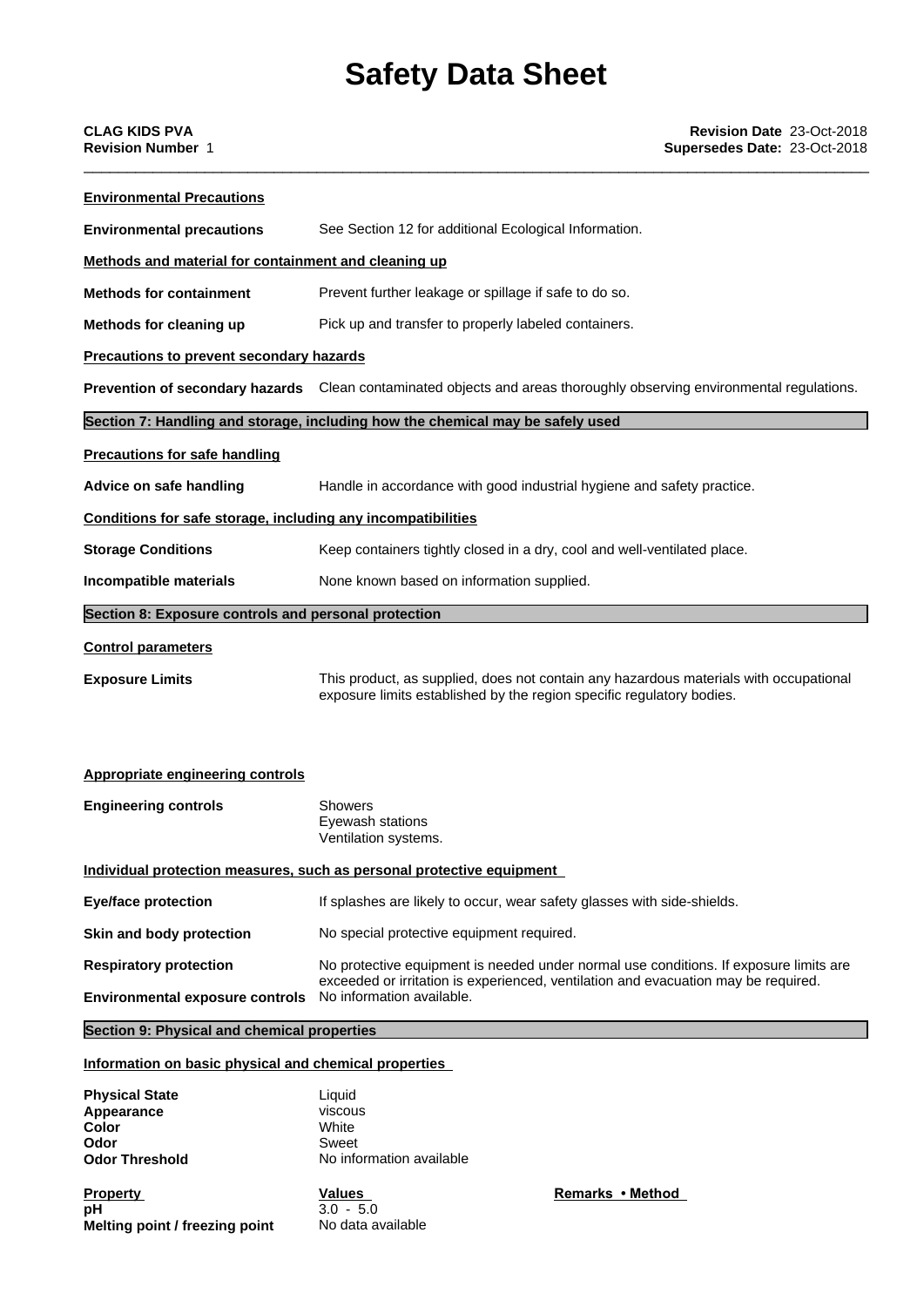| Boiling point / boiling range                     | >100 °C                  |
|---------------------------------------------------|--------------------------|
| <b>Flash Point</b>                                | No data available        |
| <b>Evaporation Rate</b>                           | No data available        |
| Flammability (solid, gas)                         | No data available        |
| <b>Flammability Limit in Air</b>                  |                          |
| Upper flammability or explosive No data available |                          |
| limits                                            |                          |
| Lower flammability or explosive No data available |                          |
| limits                                            |                          |
| <b>Vapor Pressure</b>                             | No data available        |
| <b>Vapor Density</b>                              | No data available        |
| <b>Relative Density</b>                           | No data available        |
| <b>Water Solubility</b>                           | Completely soluble       |
| Solubility(ies)                                   | No data available        |
| <b>Partition coefficient</b>                      | No data available        |
| <b>Autoignition Temperature</b>                   | No data available        |
| <b>Decomposition Temperature</b>                  | No data available        |
| <b>Kinematic Viscosity</b>                        |                          |
| <b>Dynamic Viscosity</b>                          | No data available        |
| <b>Explosive properties</b>                       | No information available |
| <b>Oxidizing properties</b>                       | No information available |
|                                                   |                          |
| <b>Other information</b>                          |                          |
| Solid content (%)                                 | No information available |
| VOC (volatile organic compound)                   | No information available |
| <b>Density</b>                                    | No information available |

|  | Section 10: Stability and reactivity |  |
|--|--------------------------------------|--|
|  |                                      |  |

| Reactivity                                                          |                                           |
|---------------------------------------------------------------------|-------------------------------------------|
| <b>Reactivity</b>                                                   | No information available.                 |
| <b>Chemical stability</b>                                           |                                           |
| <b>Stability</b>                                                    | Stable under normal conditions.           |
| <b>Explosion Data</b><br><b>Sensitivity to Mechanical</b><br>Impact | None.                                     |
| Sensitivity to Static Discharge None.                               |                                           |
| <b>Possibility of Hazardous Reactions</b>                           |                                           |
| Possibility of hazardous reactions None under normal processing.    |                                           |
| <b>Conditions to avoid</b>                                          |                                           |
| <b>Conditions to avoid</b>                                          | None known based on information supplied. |
| <b>Incompatible Materials</b>                                       |                                           |
| Incompatible materials                                              | None known based on information supplied. |
| <b>Hazardous decomposition products</b>                             |                                           |
| <b>Hazardous decomposition</b><br>products                          | Carbon monoxide. Carbon dioxide (CO2).    |
| <b>Section 11: Toxicological information</b>                        |                                           |

**Acute Toxicity**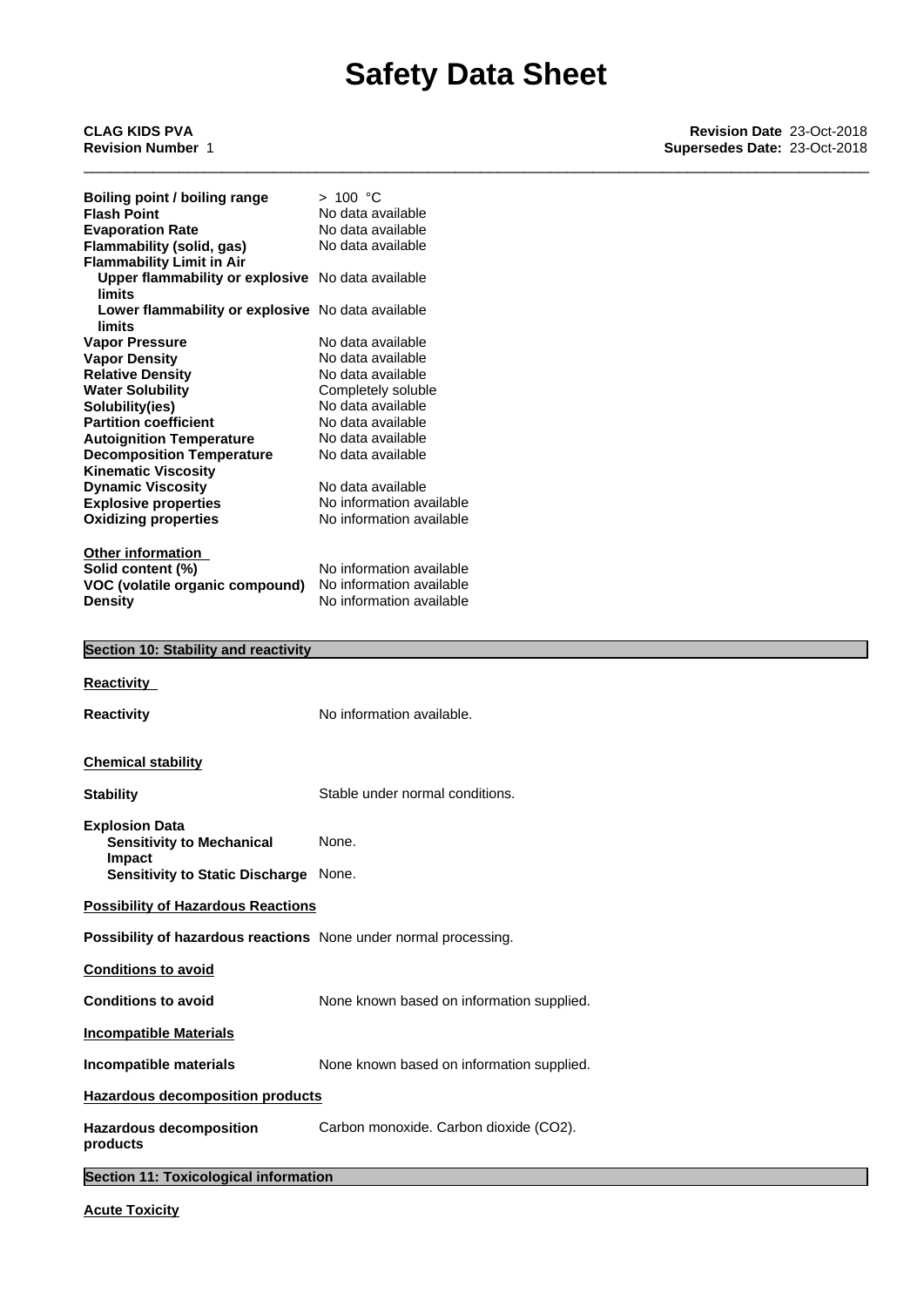## **Information on likely routes of exposure**

| <b>Product Information</b> | ٠                                                                               |
|----------------------------|---------------------------------------------------------------------------------|
| <b>Inhalation</b>          | Specific test data for the substance or mixture is not available.               |
| Eye contact                | May cause irritation.                                                           |
| <b>Skin contact</b>        | Substance may cause slight skin irritation.                                     |
| Ingestion                  | Ingestion may cause gastrointestinal irritation, nausea, vomiting and diarrhea. |
| <b>Symptoms</b>            | No information available.                                                       |
|                            | Numerical measures of toxicity - Product Information                            |

## *See section 16 for terms and abbreviations*

## **Delayed and immediate effects as well as chronic effects from short and long-term exposure**

| <b>Skin corrosion/irritation</b>                                   | No information available. |
|--------------------------------------------------------------------|---------------------------|
| <b>Serious eye damage/eye irritation</b> No information available. |                           |
| <b>Respiratory or skin sensitization</b>                           | No information available. |
| Germ cell mutagenicity                                             | No information available. |
| Carcinogenicity                                                    | No information available. |
| <b>Reproductive toxicity</b>                                       | No information available. |
| <b>STOT - single exposure</b>                                      | No information available. |
| <b>STOT - repeated exposure</b>                                    | No information available. |
| <b>Aspiration hazard</b>                                           | No information available. |

| <b>Section 12: Ecological information</b>                             |                           |
|-----------------------------------------------------------------------|---------------------------|
| <b>Ecotoxicity</b><br><b>Ecotoxicity</b>                              | ٠                         |
| <b>Persistence and degradability</b><br>Persistence and degradability | No information available. |
| <b>Bioaccumulative potential</b><br><b>Bioaccumulative potential</b>  | No information available. |
| <b>Mobility</b>                                                       |                           |
| <b>Mobility in soil</b>                                               | No information available. |
| <b>Mobility</b>                                                       | No information available. |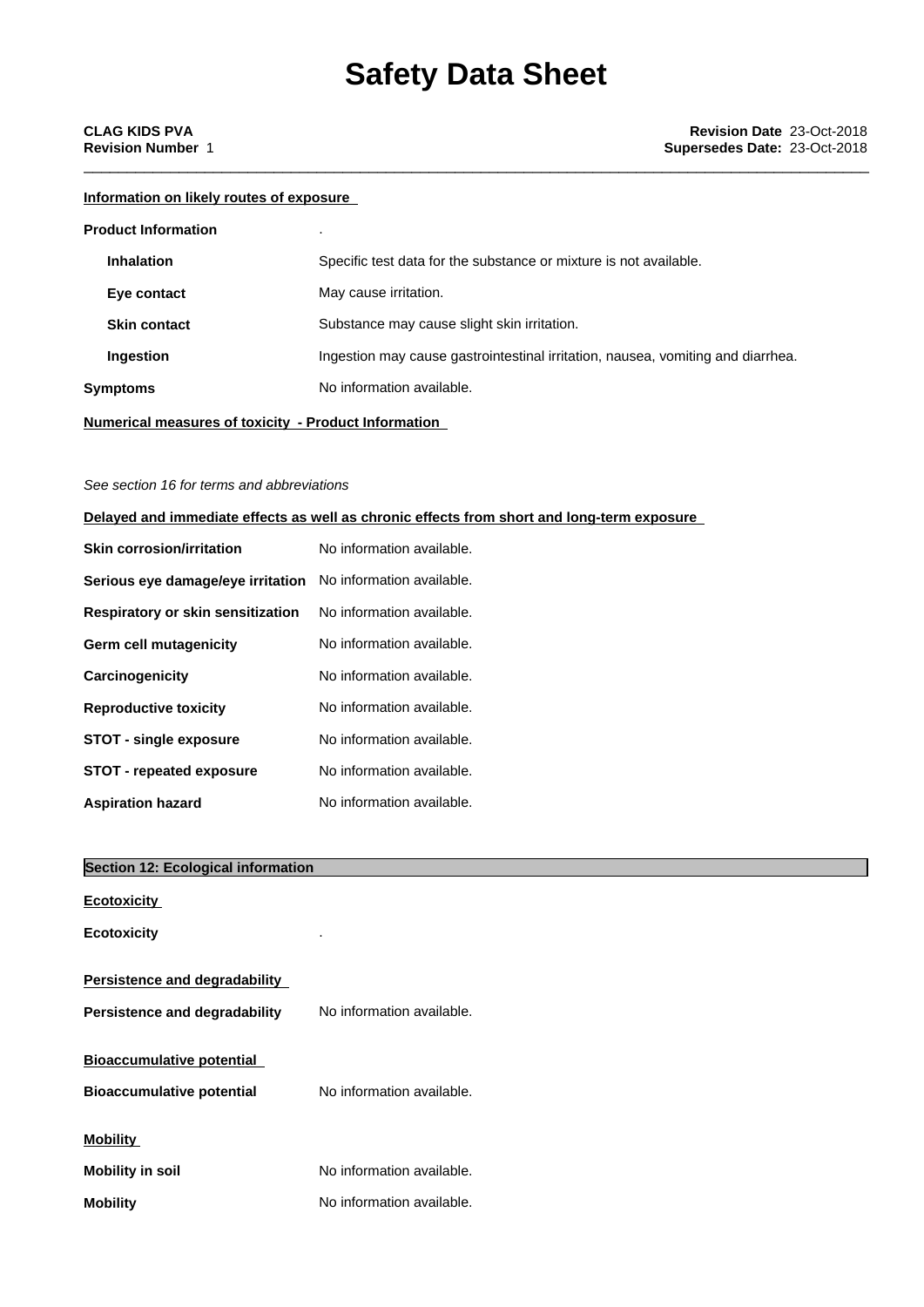| <b>CLAG KIDS PVA</b>                       | Revision Date 23-Oct-2018                                                                                          |
|--------------------------------------------|--------------------------------------------------------------------------------------------------------------------|
| <b>Revision Number 1</b>                   | Supersedes Date: 23-Oct-2018                                                                                       |
| <b>Other Adverse Effects</b>               |                                                                                                                    |
| <b>Other Adverse Effects</b>               | No information available.                                                                                          |
| <b>Section 13: Disposal considerations</b> |                                                                                                                    |
| <b>Waste treatment methods</b>             |                                                                                                                    |
| Waste from residues/unused<br>products     | Dispose of in accordance with local regulations. Dispose of waste in accordance with<br>environmental legislation. |
| <b>Contaminated packaging</b>              | Do not reuse empty containers.                                                                                     |
| <b>Section 14: Transport information</b>   |                                                                                                                    |
| <b>ADG</b>                                 | Not regulated                                                                                                      |
| <b>IATA</b>                                | Not regulated                                                                                                      |
| <b>IMDG</b>                                | Not regulated                                                                                                      |
|                                            | Transport in bulk according to Annex II of MARPOL 73/78 and the IBC Code                                           |

No information available

|  | <b>Section 15: Regulatory information</b> |
|--|-------------------------------------------|
|  |                                           |

**Safety, health and environmental regulations/legislation specific for the substance or mixture**

### **National Regulations**

**Australia**

See section 8 for national exposure control parameters

## **Standard for Uniform Scheduling of Medicines and Poisons (SUSMP)**

No poisons schedule number allocated

### **National pollutant inventory**

No substance(s) listed on inventory

| Listed |                           |
|--------|---------------------------|
| Listed |                           |
| Listed |                           |
| Listed |                           |
| Listed |                           |
| Listed |                           |
|        | International Inventories |

 **Legend:**

 **AICS** - Australian Inventory of Chemical Substances

 **NZIoC** - New Zealand Inventory of Chemicals

 **ENCS** - Japan Existing and New Chemical Substances

 **IECSC** - China Inventory of Existing Chemical Substances

 **KECL** - Korean Existing and Evaluated Chemical Substances

 **PICCS** - Philippines Inventory of Chemicals and Chemical Substances

### **International Regulations**

**The Montreal Protocol on Substances that Deplete the Ozone Layer** Notapplicable